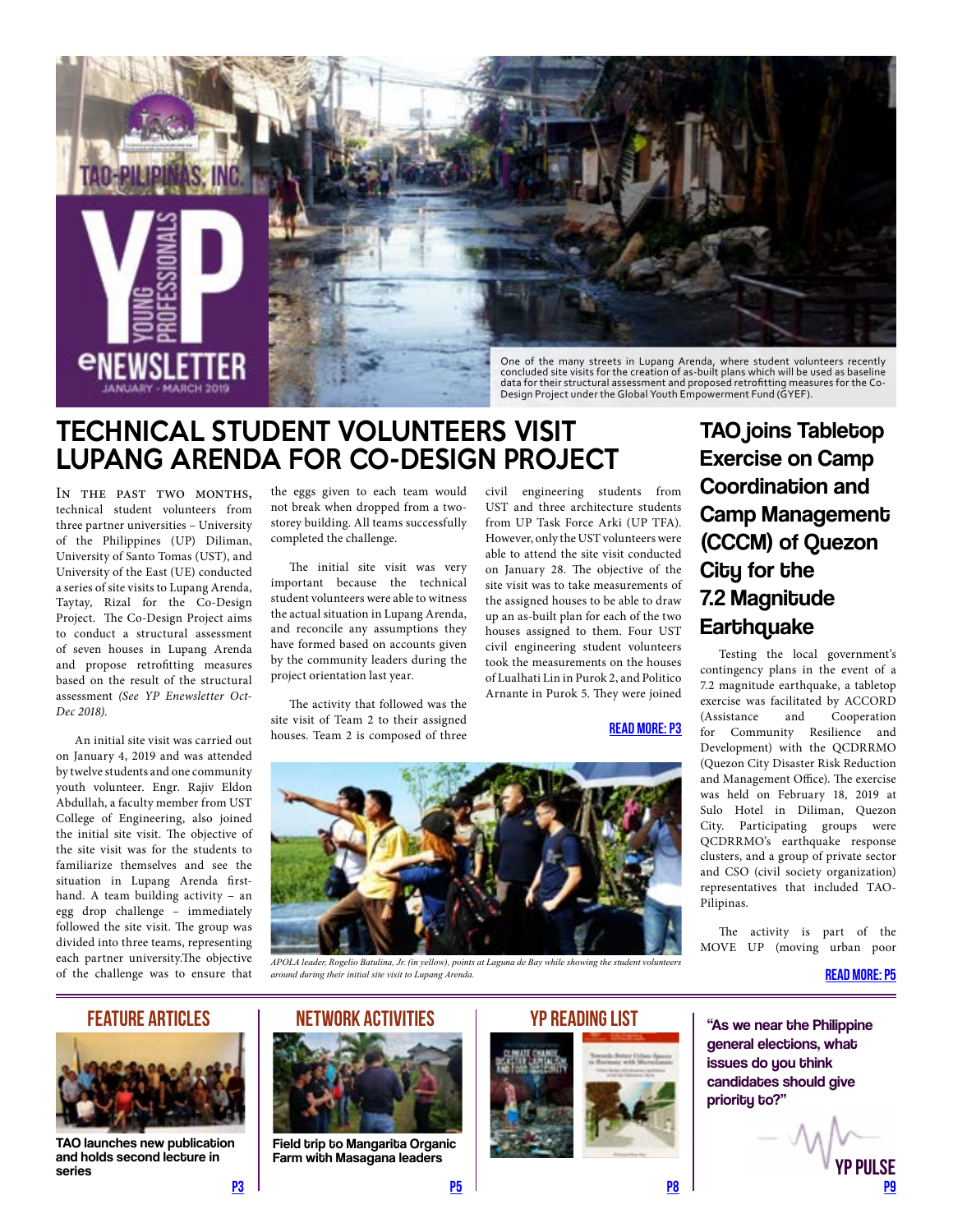## PPVHOA, partner NGOS visit high-density housing (HDH) projects

Members of the People's Planville Homeowners' Association (PPVHOA) took a tour of four high-density housing (HDH) sites in Metro Manila on February 12 and 16. They were accompanied by partner NGOs TAO-Pilipinas, Foundation for the Development of the Urban Poor (FDUP), and Community Organizers Multiversity (COM). Twenty-four PPVHOA members visited Ernestville Homeowners' Association and Alyansa ng mga Mamamayan sa Valenzuela (AMVA) Housing Cooperative on February 12, while thirty-one members visited Alliance of People's Organization along Manggahan Floodway (APOAMF) and St. Hannibal Christian Community (SHaCC) Phase 17 on February 16. The learning visit is part of the pre-design phase of PPVHOA's high-density housing project wherein

TAO-Pilipinas serves as the consultant for planning and design.

Before touring the guests around their housing site, each host community shared the background of their respective organization and housing project. Ernestville, AMVA, and APOAMF discussed their journey towards their new homes—from the inception of the housing project to their current, improved housing situation. They also gave advice and empowering speeches to help PPVHOA with their nascent housing project. Because SHaCC Phase 17 is still under construction, only a representative from the community, Mr. Yuan Saway, met with the visitors. He also talked about the background of their housing project and toured the visitors around their building.

The four sites showed various types of HDH that PPVHOA could incorporate in their own housing project. Ernestville, located in Novaliches, Quezon City, has 12 twostorey buildings with 212 'loft-able' dwelling units. AMVA, which is in Valenzuela City, has 30 three-storey buildings with a total of 1,440 'loft-able' units. On the other hand, APOAMF in Pasig City has 15 five-storey buildings with 900 dwelling units; 'loft-able' units are provided only on the topmost floor of each building. Lastly, SHaCC Phase 17 in Pasay City, has a fivestorey building with 60 dwelling units; unlike the other housing projects, SHaCC Phase 17 has a roof deck and commercial spaces on the ground floor.

The learning visit allowed the PPVHOA participants to gain insight and inspiration from the experiences of other communities with similar housing projects. The tour was also arranged to aid the participants in making informed decisions for their upcoming planning and design workshop, wherein they would generate schemes for their site development and building design.

PPVHOA's proposed HDH project for 200 households is located at a GSIS property on De Dios Street, Barangay 632 in Sta. Mesa, Manila. The project is funded through the Community Mortgage Program (CMP) of Social Housing Finance Corporation (SHFC). The engagement between PPVHOA and TAO-Pilipinas was facilitated by COM as the community organizer and FDUP as the CMP mobilizer. *(TRJ)*



*Ernestville in Novaliches, Quezon City.*



*Ernestville, PPVHOA, TAO-Pilipinas, FDUP, and COM*









*SHaCC Phase 17 in Malibay, Pasay City SHaCC Phase 17, PPVHOA, TAO-Pilipinas, FDUP, and COM AMVA Housing Cooperative President, Enriqueta Catayong, discusses* 



*AMVA in Valenzuela City. APOAMF in Santa Lucia, Pasig City*



*AMVA, PPVHOA, TAO-Pilipinas, FDUP, and COM APOAMF, PPVHOA, TAO-Pilipinas, FDUP, and COM*



*their Estate Management.*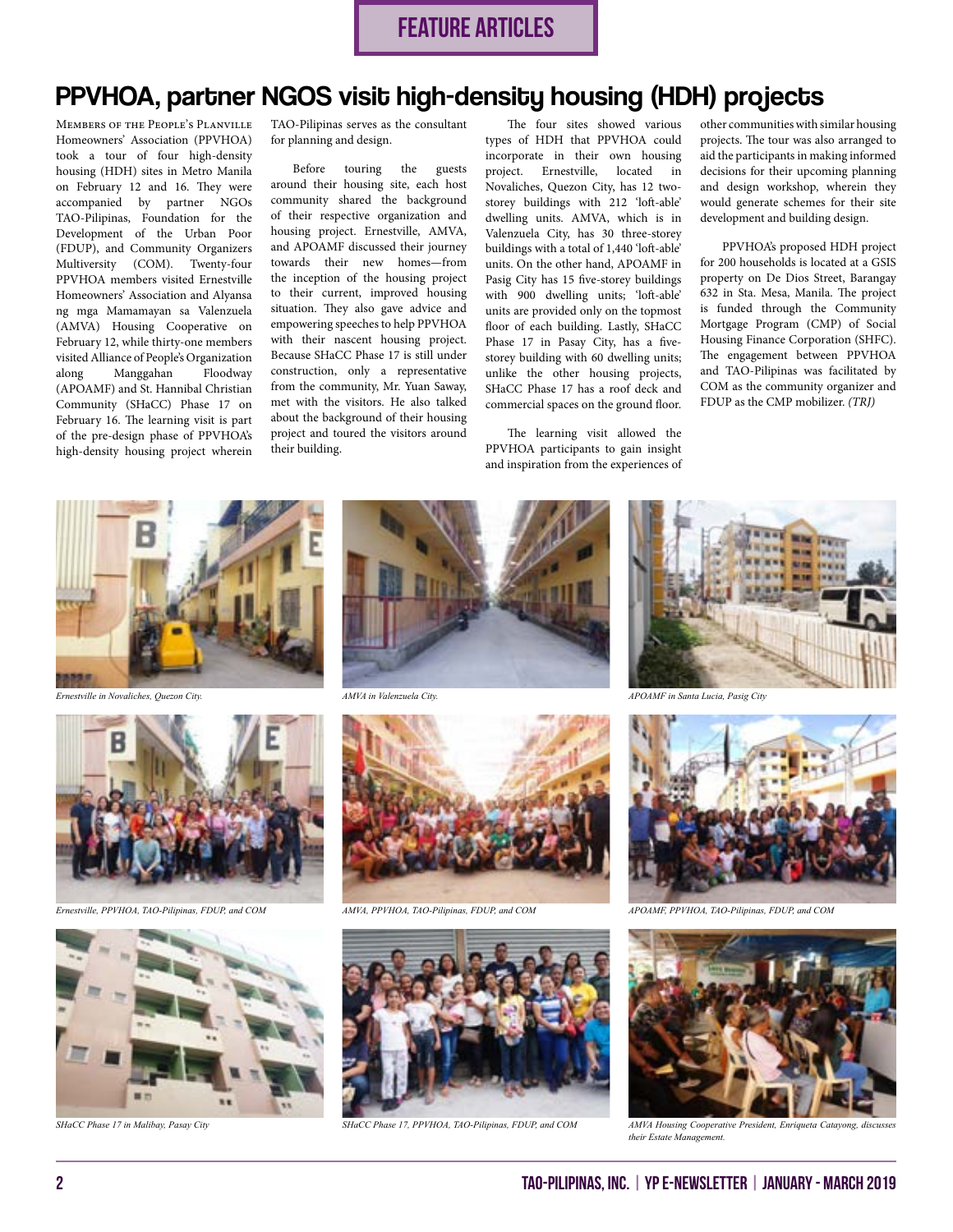# <span id="page-2-0"></span>TAO LAUNCHES NEW PUBLICATION AND HOLDS SECOND LECTURE IN **SERIES**

The second offering of the TAO Lecture Series , entitled "Participatory Approaches in Community and Shelter Design and Construction" was held on February 9, 2019 at the RDEC Training Room of the Agricultural Training Institute in Diliman, Quezon City. This CPD seminar, worth 2 credit units, sought to provide an overview of participatory planning, design, and construction processes and methods.

The half-day event began with welcome remarks from the President of TAO-Pilipinas's Board of Trustees – Dr. Laura David, followed by the launch of Battling Waves: Lessons in Humanitarian Shelter Response in the Small Islands of Manicani and Homonhon, Eastern Samar and Geographically Isolated and Disadvantaged Areas (GIDA) in Northern Samar. Arch. Arlene Lusterio, one of the authors, gave a brief overview of the book – which shares the processes and challenges involved in conducting participatory shelter design and construction in a humanitarian, post-disaster context – a fitting resource to accompany the two lectures that followed.

The first lecture, Participatory Community Planning and Design, was given by Arch. Geraldine Matabang. She began by defining community participation and discussing the different levels of participation or involvement of a community in a project – from Information (where authorities alone initiate, plan, implement, and maintain the project) to Self-Help (where all these stages are controlled by the community alone). She went on to define participatory planning and design as "an approach that actively involves community members in the planning and design process to help ensure that as its end users, the designed product meets their needs and is usable," and listed the many benefits of applying a participatory approach. She gave a brief rundown of the activities involved in a participatory design and construction process, noting that each activity can have different levels of participation, depending on the project's objectives and limitations. Finally, she used four TAO-Pilipinas projects as practical, real-world examples of applications of the participatory approach – the Masagana Resettlement Project, the Manicani Sustainable Shelter component of Project Pagbangon, the Caga-ut Permanent Shelter Project, and the technical assistance extended to Socialized Housing Finance Corporation (SHFC) in Cagayan De Oro for the participatory review & assessment of subdivision and house plans of communities applying for SHFC's Community Mortgage Program (CMP). For each example, she presented the project's context, stakeholders, activity objectives, participatory planning and design process, workshop tools and outputs, and the use of these outputs. In closing, Arch. Matabang stressed that, to employ the participatory approach, there is a need to shift from the architectplanner's traditional role of creator or provider to that of enabler. In order to facilitate community participation in the planning and design process, the architect-planner must cultivate a few more skills – they must learn to design with instead of for people; create the mechanisms to extract creativity or design input from the community; translate that input into a feasible design solution that reflects the community's aspirations, ideals and values; communicate technical knowledge to non-technical people; and to have considerable respect, empathy, patience and perseverance.

The second lecture, Participatory Shelter Construction and Community Contracting, was delivered by Arch. Verna Lucia Sarraga. She began by explaining how TAO-Pilipinas came to take on construction projects because of the need to construct shelters and/ or buildings, after a series of disasters brought about by the onset of climate change devastated the country. As such, most of TAO-Pilipinas's construction projects are post-disaster reconstruction projects.

Before proceeding with the lecture on participatory construction and management, Arch. Sarraga characterized the stages of postdisaster recovery and clarified the difference between rehabilitation and reconstruction, with the latter being a

#### [READ MORE: P4](#page-3-0)

### Technical student volunteers visit Lupang Arenda... (*[continued from page 1](#page-0-0)*)

by their professor, Engr. Michelle Galarion, and two TAO technical staff – Arch. Angelus Sales and Arch. Geraldine Matabang.

Another site visit was conducted on February 11, 2019 to measure the remaining five houses. On this site visit, six technical student volunteers from UP Task Force Arki (UP TFA) joined the four TAO staff that facilitated the activity. They were joined by Arch. Faith Varona, a professor from UP College of Architecture. In the morning, the group was divided into two teams to measure the houses of Dionisia Rolle from Purok 1 and Arnel Manzan of Purok 3 simultaneously. In the afternoon, the teams were divided into three, and again simultaneously took the measurements of the houses

of Alex Adora from Purok 4, Ernesto Tamayo from Purok 6, and Maria Teresa Cobalida from Purok 7.

Creating the as-built plan of the selected pilot houses is a vital part of the project, because it is assumed that most of the houses are non-engineered houses, which meansthey may not have technical plans. To be able to produce retrofitting recommendations, there must be an existing base plan for the technical drawings that will be made.

Currently, the student volunteers are finishing the as-built plan of the seven houses. The next activity is the actual structural assessment based on a uniform template. The project is scheduled to be finished by May 2019. *(AMPS)*



*UST civil engineering student volunteers pose for a group photo with their professor, and two community youth volunteers who assisted them in taking measurements of their assigned house. (Left to right: Carl Batulina, Rodel Batulina, John Rex Reyes, Michael Dunuan, Ferdinand Laurente, Ma. Angelika Remigio, and Prof. Michelle Galarion.)*



*UP TFA volunteers, Flora Caluya (left) and Arriane Lopez (right), measure their assigned house using a laser meter.*



*Angelus Sales who led the dropping of each team's output.*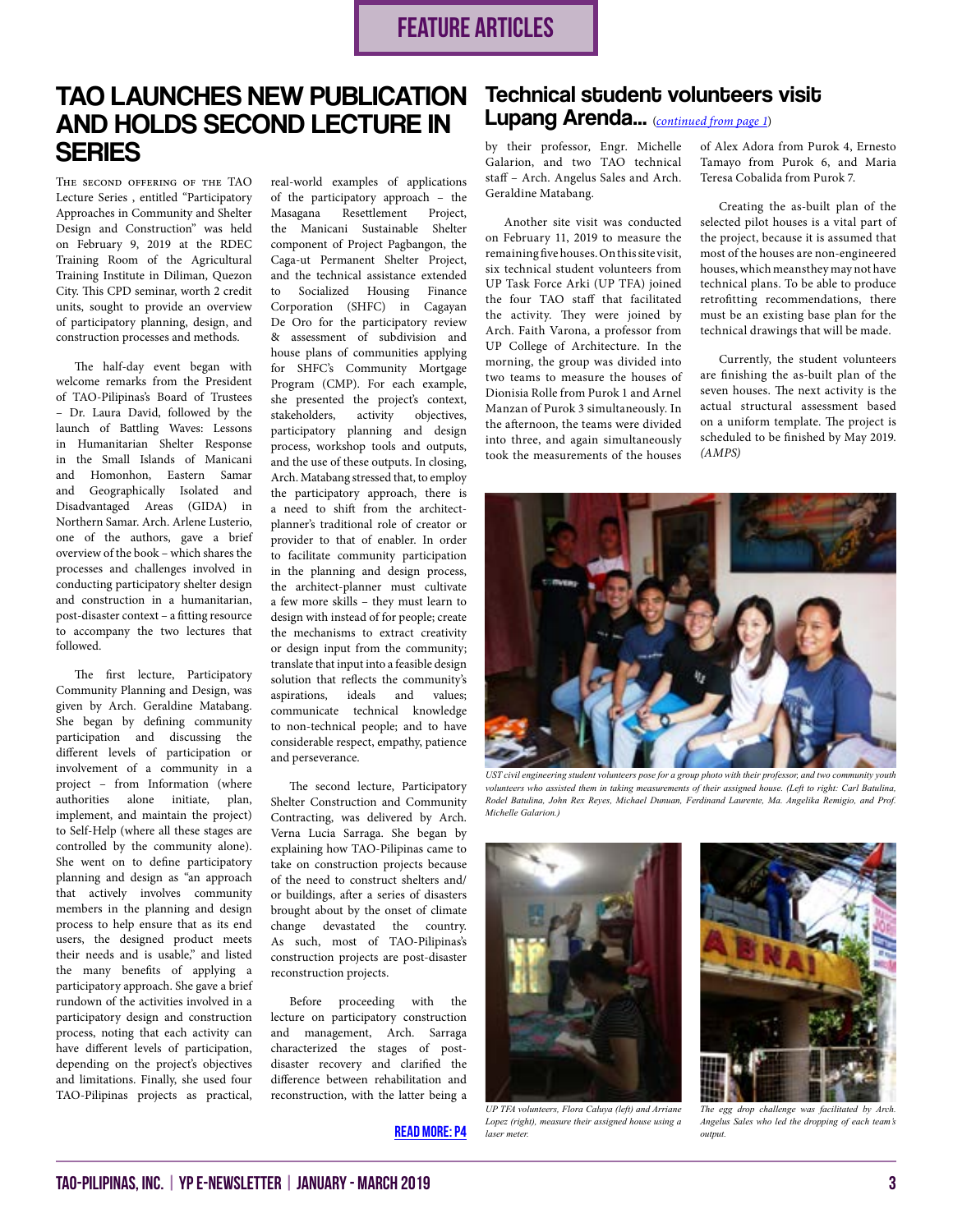## FEATURE ARTICLES

### <span id="page-3-0"></span>TAO launches new... (*[continued from page 3](#page-2-0)*)



*Participants of the CPD seminar and book launch, with TAO-Pilipinas staff and Board members.*

long-term development activity that seeks to build better and more resilient communities. This is the context in which her succeeding examples of participatory construction projects were conducted.

Arch. Sarraga defined construction management and presented the common types of project delivery – the traditional, where the owner or client manages two contracts (with the designer, and with the contractor); and the design-build, where the owner manages a single contract with a contracting entity. However, given the complex mix of humanitarian, developmental, and participatory approaches that post-disaster reconstruction projects require, they do not fit within the aforementioned common project delivery frameworks. She subsequently introduced a framework of participatory construction based on the experience of TAO-Pilipinas, with multiple stakeholders being involved in the construction process. In participatory construction management, the owner (a single entity in common project delivery) could be composed of the funding agency and the family beneficiaries. The technical professional/s could be the intermediary between the owner/s and the designers (community members, enabled by the technical professional/s) and contractors (local skilled workers). She proceeded to outline the different phases of construction management, from initiation to closure, delineating the key activities that take place in each stage. After which, she showed the results of TAO-Pilipinas's participatory construction projects, noting each project's context, objectives, the different roles and responsibilities of each stakeholder, and the ensuing risks and challenges of post-disaster reconstruction in Geographically Isolated and Disadvantaged Areas (GIDAs). To end the lecture, she presented the results of Manicani Island's Post-Occupancy Evaluation survey, which revealed the various types of extensions and improvements that the beneficiaries have made to their homes and lives. These results show both the tangible and intangible values of ensuring community participation in the entire reconstruction process.

An open forum was held after the two lectures, with Arch. Lusterio, Arch. Matabang, and Arch. Sarraga as the panelists. Participants asked about logistical challenges encountered in small-island construction, notable differences between the results and impact of participatory and conventional construction, mechanisms for participatory beneficiary selection, and the contrast between construction projects in the context of humanitarian aid vs. developmental action. From the discussions, it became evident that participatory approaches in development are challenging in that they require more time, skills, patience, and determination. These challenges are only compounded by the many problems associated with disaster. However, the results of TAO-Pilipinas's



*(Left to right) Arch. Verna Lucia Sarraga, Arch. Arlene Lusterio, and Arch. Geraldine Matabang answer questions at the panel discussion, following their lectures.*

projects show that while it is difficult, it can be done; more importantly, it is worth the trouble.

The program ended with closing remarks from Ms. Herminia Caringal, a member of TAO-Pilipinas's Board of Trustees. She stressed the value of participatory approaches to development in empowering communities and consensus-building. She also emphasized the importance of strengthening disaster preparedness and risk management, aside from rehabilitation and reconstruction efforts. *(RMBA)*



*Engr. Juan Paulo Genzola of FDUP gives a testimonal for Battling Waves, TAO's latest publication.*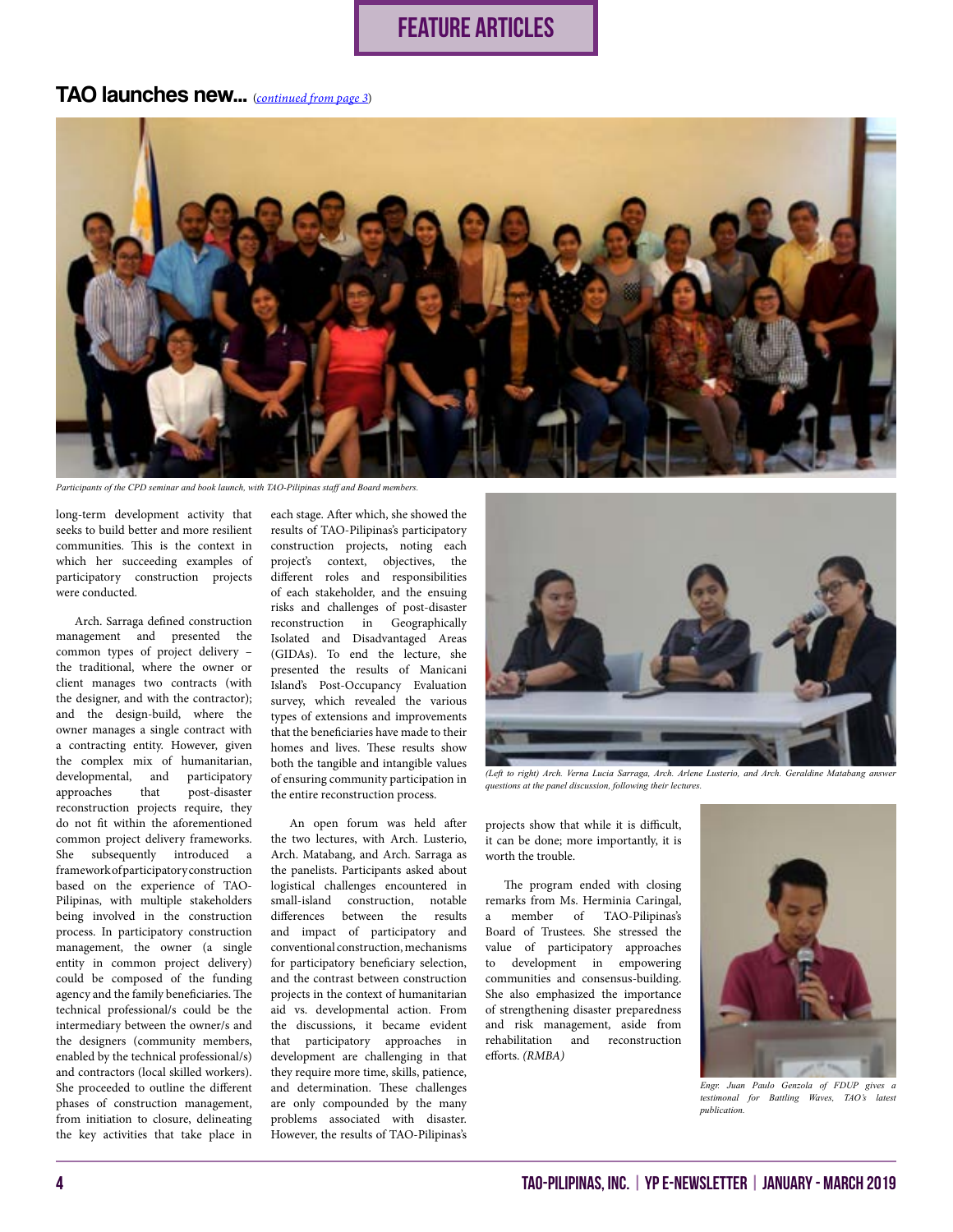# network ARTICLES

<span id="page-4-0"></span>



*Field trip participants listen to SIBAT's Mr. Shen Maglinte give an introduction to Mangarita Farm.*

*Solar-powered water pump supplying all the water requirements of Mangarita Farm.*



*Officers of MASAGANA HOA looking at the organic ricefield, (right) Jimmy Hersano - auditor, and (third from right) Juana H. Cavalida - president.*

## FIELD TRIP TO MANGARITA ORGANIC FARM WITH MASAGANA LEADERS

Sikat Solar Challenge Foundation, Inc. (SSCFI) organized a field trip to the Mangarita Organic Farm of Sibol ng Agham at Teknolohiya (SIBAT) last January 16, 2019. TAO-Pilipinas and its partner community for Project Recharge, Masagana Homeowners Association (HOA), was invited along with the teams of 2030 Youth Force and Keep Hope Alive who are also participants of the Sikat Impact Challenge 2018. The Masagana leaders who participated were Juana Cavalida, Erlinda Tolero, and Jimmy Hersano Jr. while the representatives of TAO-Pilipinas were Lorena Hernandez and Jazel Virtusio. The program started with a lecture about the development of renewable energy in the Philippines by SIBAT. They also shared their projects utilizing renewable energy like the Microhydro project and a small wind turbine for remote islands that were devastated by Typhoon Haiyan like Manicani Island in Guiuan, Eastern Samar. The mechanisms of solar photovoltaic systems were also briefly explained. Finally, the experiences of Sibat in Community-based Renewable Energy System (CBRES) which is targeted towards the unserved population in rural areas were also presented.

The lunch served were fresh produce and livestock raised in the farm. After that, a tour of the farm

was facilitated by Shen Maglinte of SIBAT. Mangarita Organic Farm is located in Brgy. Manga, Capas, Tarlac. It is an organic farm that showcases sustainable agricultural practices and is being maintained by Sibat. The farm has a size of around 1.3-hectares for livestock farming, diverse species of plants, trees, and other crops, a seed bank, bio fertilizers and vermiculture, mushroom cultivation, fisheries, herbal plants, and a warehouse where they train youth in welding. They keep a greenhouse to propagate and acclimatize the seeds, which they distribute to local farmers. A fishpond for Tilapia can also be found in the farm. They utilize solar energy in their gravity-fed drip irrigation which was constructed and established last 2013. They operate using the principle of "limited area, maximum production" which encouraged the existence of a healthy ecosystem that they are currently maintaining and developing. At present, the Masagana HOA is putting up its own organic farm. They were able to learn from Mangarita, and even bought plants and biofertilizers from them. *(MLPH)*

### TAO joins Tabletop Exercise... (*[continued from page 1](#page-0-0)*)

communities towards resilience) project of ACCORD and its partners that began in 2016. The earthquake tabletop exercise simulates a real crisis, aims to test how Quezon City's response clusters operate in worstcase earthquake scenarios, and looks at the resulting response gaps and challenges in order to improve disaster contingency plans.

Prior to the exercise proper, Director Susan Juangco of Office of Civil Defense Capacity building and training services (OCD-CBTS) discussed the Harmonized National Contingency Plan for 7.2 Magnitude Earthquake in Greater Metro Manila. The plan outlines the pre-arranged response actions to provide assistance in projected earthquake affected areas in Metro Manila and regions 3 (central Luzon) and 4A (CALABAZON). Mr. Roderick Guisadio of the Department of Social Welfare and Development (DSWD) also briefly oriented the participants on guidelines in evacuation center coordination and management.

The tabletop exercise began with a presentation of eleven earthquake scenarios to the participants who were grouped according to their response clusters – Camp Coordination and Management; Logistics; Debris Clearing; Communications; Rescue and Retrieval; Health and Sanitation; and Law and Order. The participants from the CSO, academe and private sector formed a separate group.

The first scenario described night-time ground shaking of at least intensity 7 (destructive) in the PHIVOLCS Earthquake Intensity Scale. Subsequent scenarios describing worst-case events (immediately after the earthquake and up until five days later) were presented. In each scenario, the groups were given five minutes to type out a response in laptops provided and submitted using an online form. In some scenarios, injects were introduced (e.g. aftershocks, occurrence of earthquake-induced fires and dam-breaks) that compounds the situation and prompting more response actions from the groups.

After the groups provided their responses to the eleven scenarios, ACCORD consolidated the responses for each scenario. These were then presented to the plenary and a panel of evaluators gave their insights on each given scenario and their feedback to the group responses. Evaluators included representatives

from OCD, PHIVOLCS, DSWD, barangay officials from Tatalon and Roxas, and QCDRRMO. The results of the exercise will be documented and shared by ACCORD to review existing contingency plans for earthquake response.

The tabletop exercise laid out the potential impacts of a major earthquake coming from the West Valley Fault. It showed the participants the plausible mayhem, huge damage and fatalities that will occur if the Big One happens and government is not prepared. It also underscored the importance of capacitating the barangays and local communities in earthquake preparedness when national and local government responders are not immediately available to assist, as simulated in the tabletop exercise. *(GRM)*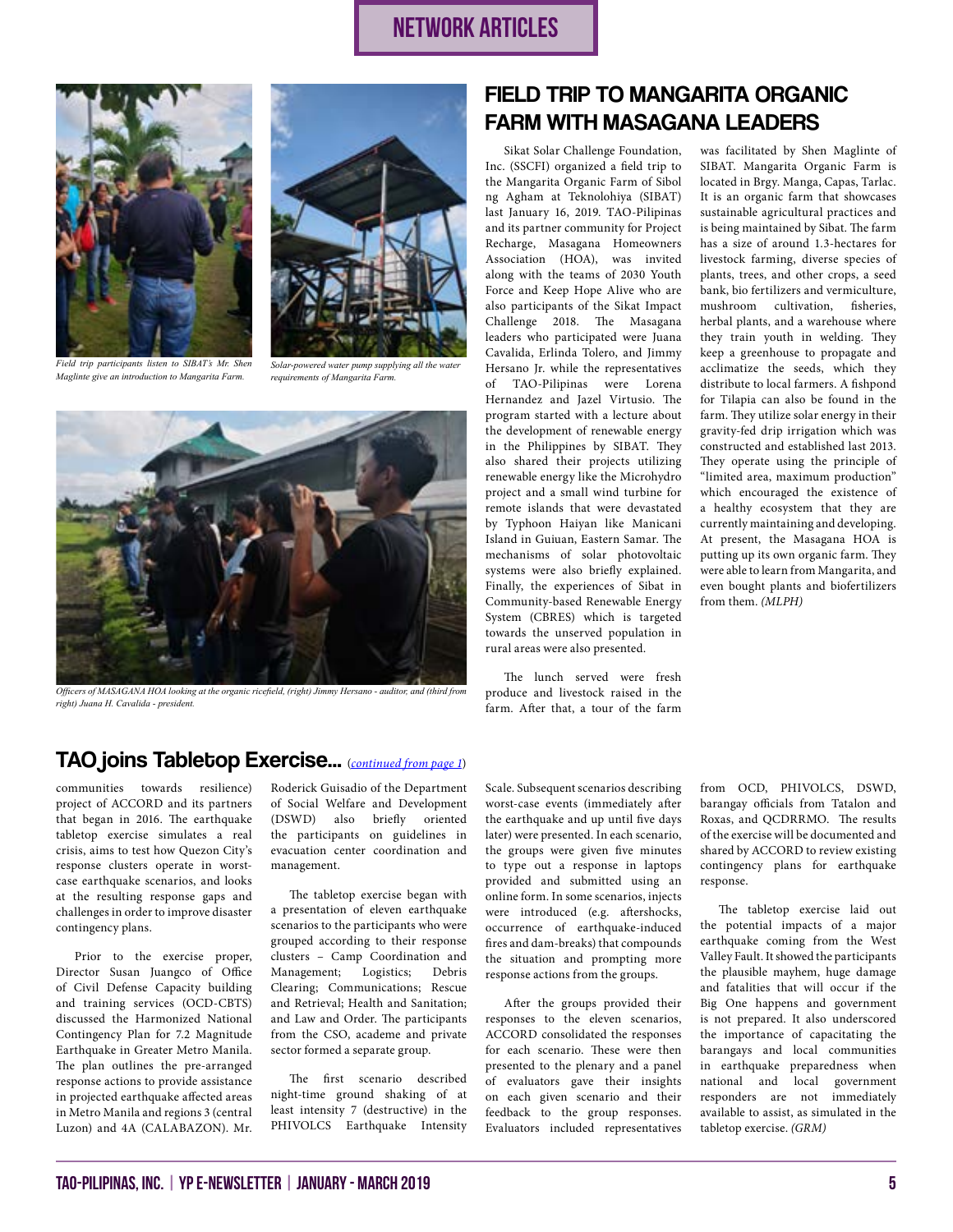# network ARTICLES

## <span id="page-5-0"></span>TAO JOINS SECOND LEG OF THE CONVENING INITIATIVE ON INNOVATION FOR EARTHQUAKE RESILIENCE AND RESPONSE

The second workshop in the convening initiative on earthquake resilience and response was once again hosted by Center for Disaster Preparedness (CDP) in partnership with the Asia Disaster Reduction and Response Network (ADRRN) and the Humanitarian Innovation Fund (HIF). This follow-up to the first workshop last November was held over three days (Feb 19-21, 2019) at Brentwood Hotel in Quezon City. (*[See](http://www.tao-pilipinas.org/ypp_files/2018ypenews_octdec.pdf) [YP E-newsletter October-December](http://www.tao-pilipinas.org/ypp_files/2018ypenews_octdec.pdf) [2018 issue.](http://www.tao-pilipinas.org/ypp_files/2018ypenews_octdec.pdf)*) Seven of the eight teams that participated in the November workshop continued with the second leg of the convening initiative.

In the first workshop, the teams tackled defining problems, understanding its context and root causes, and building a challenge brief. The process initiated in the first workshop has resulted in the teams sharpening their initial innovation ideas on improving humanitarian action. The second workshop builds on these learnings, with sessions intended to more clearly articulate their ideas into a persuasive narrative and develop solid proposals for funding.

In between the first and second workshops, the teams were provided with a small budget to carry out research activities in support of their innovation ideas. The team representing FDUP, PHILSSA and TAO-Pilipinas focused on retrofitting as an earthquake resilience measure for the urban poor living in nonengineered houses. They conducted a focus group discussion with members of Talanay Homeowners' Association, an urban poor community in Barangay Batasan Hills that lies very near the West Valley Fault. Other teams likewise conducted their respective research activities prior to the second workshop.

Resource persons from HIF, ADRRN and CDP took turns in facilitating the sessions in the threeday workshop. Day one focused on ideation, with sessions on creative brainstorming and concept development. Day two introduced the social business model canvas and storyboard pitching by the teams. Day three explored partnering cycles and tools and introduced the proposal canvas along with useful tips in applying for funding. Each team was also mentored by a facilitator who guided the teams in fleshing out their ideas and in completing the workshop exercises and outputs.

By the end of the workshop, the teams have built up their innovation ideas and gone a step ahead in making them into a more feasible and actionable plan. HIF also opened up a funding opportunity that the teams can apply for when they have further developed their proposals. *(GRM)*

# **TAO attends Tuklas' Pasundayag** *with mentor Sangita Das of ELRHA (standing) and Jom Pineda of CDP.*

TAO-Pilipinas attended<br>
sundayag" (Cebuano word "*Pasundayag*" (Cebuano word meaning performance or presentation) of Tuklas Innovation Labs (Tuklas) on February 12, 2019 at the SM North Edsa Sky Dome – a one-day exhibit of innovations supported by Tuklas. While "Tuklas" is an acronym for "Tungo sa Kahandaan ng Pilipinas", it is also a Filipino word that translates to "discovery". Tuklas is a project of Plan International, Action Against Hunger, CARE Philippines, and Citizen Disaster Response Center that aims to raise disaster preparedness of Filipino communities by providing a

seed fund to selected groups to develop their ideas and innovations for disaster preparedness. The project began with a call for proposals or ideas to individuals, teams, or organizations. Upon selection, 40 teams all over the Philippines were given seed funding of 1 million pesos, mentorship, access to a network of professionals, support in proposal writing, and a co-working space to further develop their ideas or products.

The program started with an introduction to Tuklas Innovation Labs and CARE Philippines. Then



*The innovation team of FDUP-PHILSSA-TAO during the focus group discussion with Talanay HOA in Batasan Hills, Quezon City.*



Participants and facilitators in the second workshop of the convening initiative on earthquake resilience and *response.*



*The team of Teresa Prondosa (FDUP), Rhea Aguilar (PHILSSA) and Geraldine Matabang (TAO-Pilipinas)* 

Prim Paypon, the Executive Director of Asian Institute of Management (AIM) - Dado Banatao Incubator talked about the different Filipino innovations that AIM has been supporting. Following the introductions, a total of 13 booths were officially opened to guests one for each project participant, and the rest were for CARE Philippines, Tuklas, Partners for Resilience, and Moving Urban Poor Communities towards Resilience (MOVE UP). A networking area was also established to encourage interaction between guests and project participants.



*Tuklas Innovation Labs (Tuklas) consortium manager, Mr. Angelo Hernan Melecio, giving a brief introduction to Tuklas.*

### [READ MORE: P7](#page-6-0)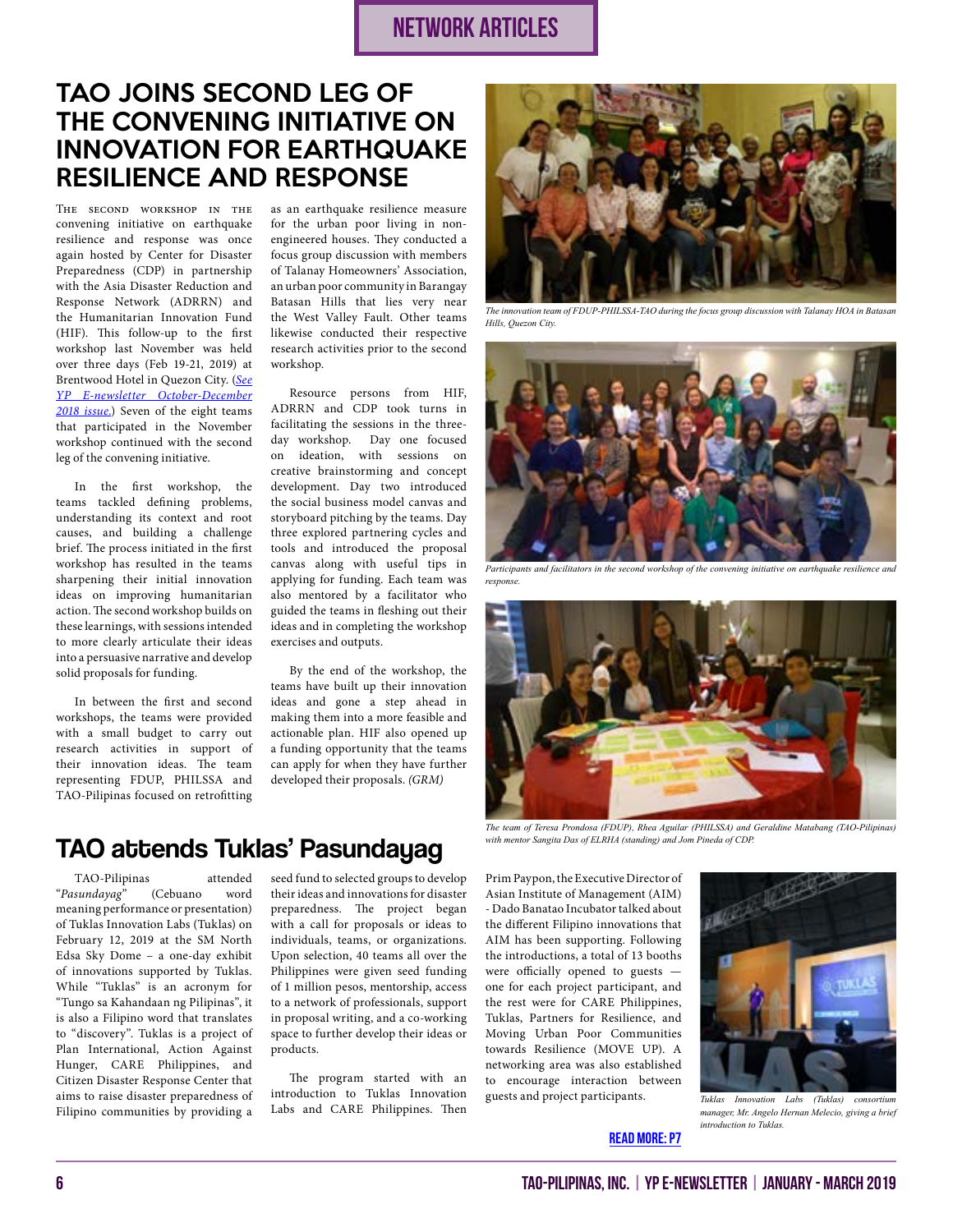## network ARTICLES

# <span id="page-6-0"></span>TAO ATTENDS CHRISTIAN AID PARTNERS' MEETING

Christian Aid (CA) held a Partners' Meeting entitled "Standing together for dignity, for equality for justice" on February 19-21, 2019 in Walter Hogan Hall, ISO Social Development Complex, Ateneo de Manila University. The 3-day gathering was attended by CA partners from Luzon, Visayas and Mindanao.

The meeting started with a panel presentation on the national development context, looking at the current socio-economic and political situation, with Jose Enrique Africa of IBON Foundation and Richard Heydarian of De La Salle University as resource persons.

A second panel dealt with human development, humanitarian emergencies, and climate change. Richard Denis dela Torre of UP Center for Local and Regional Governance Resilience Institute (UP CLRG – RI), Kairos dela Cruz of Institute for Climate and Sustainable Cities (ICSC) and Esteban Masagca of Pampanga Disaster Risk Reduction Network (PDRRN) were the resource persons.

In order to share the different initiatives of partners, CA asked all partners to bring a poster about their organization. At the end of Day 1, a few partners were given the chance to present their organization's background, while other organizations were asked to leave their posters up for everyone to view in between breaks in the following days.

Days 2 and 3 were spent on group workshops to discuss 3 issues: urban and small island resilience, locallyled preparedness and response, and human rights.

On Day 2, the most significant<br>development challenges were challenges were discussed, and the group most affected by these challenges were identified. Following this, the most significant change envisioned by CA partners for the group, as well as the group's own vision of the most significant change for themselves were identified. The rationale for the project and the strategies for achieving the envisioned change, with the corresponding roles and contributions of CA partners and resources required, were identified thereafter.

Day 3 started with a workshop on crafting a results framework for the Theory of Change envisioned. Groups were also asked to formulate a 2-minute pitch which will be presented to donors in London. A role-playing exercise was performed, with CA acting as the donor. Representatives from each team presented their pitch. Finally, each group drew up proposals for targeted donors – the European Union, and the groups of philanthropic organizations under the Southeast Asia Energy Transition Partnership. CA gave their critique of partners' presentations, gave tips on how to enhance them, and what to highlight among the many issues that surfaced in their consortium proposals.

TAO-Pilipinas joined two work streams – one on urban, and another on small islands resilience. The work stream on urban resilience identified the homeless in Metro Manila as the most vulnerable population, while the work stream on small islands resilience identified fisherfolks with sub-categories of fisherwomen and children fishworkers as the most vulnerable groups in small islands. Several small islands where identified in Luzon, the Visayas and Mindanao as geographic areas for the project.

At the end of the three-day Partners' Meeting, CA presented its strategic direction with the theme



*Group photo of Christian Aid with partners.*

"Life with dignity, ending poverty" which focuses on poverty, power, and taking on a prophetic voice. Poverty being the biggest problem and root cause of vulnerability; giving power, by giving voice to the vulnerable and the invisible; taking on a prophetic voice, by speaking the truth and voicing the painful realities of our

society. CA also summed up the three-day meeting as a chance to have a shared analysis of the national situation, have a defined vision and long term goals with partners, identify possible strategies and programs for collaboration, and have concrete areas for funding. *(ACDL)*

### TAO attends Tuklas'... (*[continued from page 6](#page-5-0)*)



*Mr. Prim Paypon of AIM presents the 8 cohort programs that they are presently supporting.*

Project pitches of the teams began after lunch. The "Civil Defense Board and Card Games" by Civil Defense, is an interactive game that simulates the actions of humanitarian disaster response. "Mundare Aqua" by Pluvia Technologies, is a rainwater collecting system that can be utilized for household use like dishwashing, laundry, and bathing, among others. "Mainstreaming Disability-Inclusive DRRM" is project by Foundation for These Abled Persons, Inc. It promotes inclusive and participatory disaster risk reduction management for persons with disabilities. Ania Design Lab's "Disaster Preparedness Simulator" allows users to experience and learn from disaster scenarios using a virtual reality application. The "Flaremob" project of the Technological Institute of the Philippines is a mobile application that can gather realtime information about the status of the residents during flood-related disasters in Brgy. Nangka, Marikina City. It also includes a web-based system for barangay officials and community leaders to monitor the situation, identify the vulnerable areas, and send alerts to residents. Xtelent's "Watchme" is a smart watch that can help parents locate and communicate with their children, especially in times of disaster. "Enhancing Indigenous Food Source Management" of The Samdhana

Institute documents and improves the traditional food sources of the Tagbanwa community for disasterpreparedness. "Floating Agriculture Towards Resilient Livelihood" by Center for Emergency Aid and Rehabilitation, Inc. (CONCERN) promotes community empowerment, food security, additional income, increased resiliency, and reduced pollution by creating a 16sq.m floating garden consisting of a variety of vegetables like okra and string beans. Lastly, Prod.jx Artist Community shared "Ligtas Pad" which is the gamification of disaster preparedness in addition to light-based participatory 3D mapping.

The "Pasundayag" was conducted specifically for the project presentation of the innovations and ideas of the 9 participating groups in Central and Southern Luzon as they have scheduled different dates for the groups in Northern Luzon, Visayas, and Mindanao. It included Region III, IV-A, IV-B, V, and NCR. For more information on Tuklas Innovation Labs and the projects that they support, go to *<http://tuklas.ph/>*. *(MLPH)*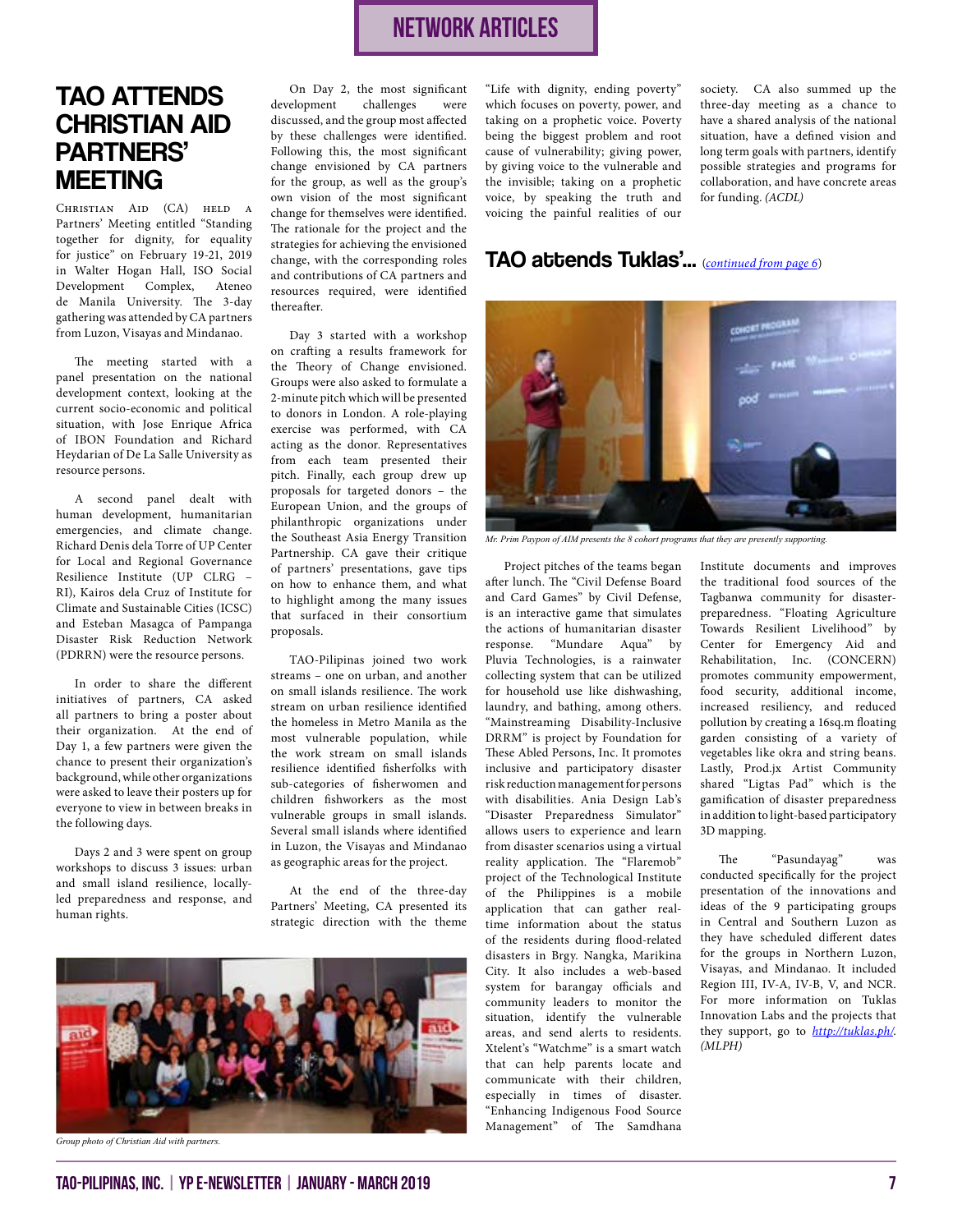## yp reading list

#### <span id="page-7-0"></span>Title: **The Philippine Experience: Climate Change, Disaster Capitalism, and Food Security** Authors: **Mary Ann Manahan, Clarissa V. Militante, Joseph Purugganan, and Lina Sagaral Reyes**

Publisher:

### **Focus on the Global South (2016)**

The book is a compilation of two researches that relate to the past experiences of the Philippines on climate change, disaster capitalism, and food security after Typhoon Yolanda (Haiyan) and Typhoon Sendong (Washi). The first research by Mary Ann Manahan, Clarissa V. Militante, and Joseph Purugganan, entitled "Preventing Disaster Capitalism and Advancing Climate Justice, Human Rights, and People's Participation in Post-Yolanda Recovery Efforts, provided baseline data on Region 8 as well as its situation after the devastation of Typhoon Haiyan. It examined incidents of land grabbing and disaster capitalism that resulted to some residents losing their security of tenure. The Reconstruction Assistance for Yolanda (RAY),

Local Recovery and Rehabilitation Plans (LRRP), and the "bottom-up" approach were also discussed. It also provided interviews of the project<br>beneficiaries. Furthermore, the Furthermore, the authors noted that the vulnerability of the Philippines to disasters due to aggravated environmental conditions because of climate change, highlights the country's need to advocate for climate justice. Finally, the response and stories of civil society organizations and local residents after Typhoon Haiyan were shared.

The second study is entitled "Women's Responses to Climate Change-Induced Food Insecurity Among Households in Post-Sendong Resettlement in Cagayan De Oro" by Lina Sagaral Reyes. The focus of this

study are the women of the households affected by Typhoon Sendong. They were randomly selected and living in any of the 6 post-disaster resettlement sites completed in Cagayan de Oro. After conducting focus group discussions, it was evident that their understanding of climate change and its implications were limited. The availability and access to food in the area were asked as well as their total household expenditures and food consumption. They have also listed the various challenges and difficulties that they encounter in order to provide food for their families.

Overall, the studies included in the book are great reference materials for people who are interested in learning about the needs of the affected



population and things to be considered after a disaster. It also emphasizes the need to encourage participation of the beneficiaries in the planning phase of each project so as to better address their needs. The women's evaluation regarding food security on the selected resettlement sites showed their priorities and their resources which can be used as parameters for future development on the site. *(MLPH)*

#### Title:

#### **Towards Better Urban Spaces in Harmony with Microclimate: Urban design and planning regulations in hot dry Damascus, Syria**

Author:

**Moohammed Wassim Yahia**

Publisher:

#### **Housing Development & Management, Lund University (2014)**

The book is Mr. Yahia's doctoral thesis for Architecture and Built Environment at Lund University. His research aims to fill the knowledge gap on the relationship between microclimate, thermal comfort in outdoor spaces, and urban design in the hot and dry climate of Damascus, Syria. Yahia noted that no study has yet investigated microclimate and thermal comfort during summer and winter seasons using field measurements and surveys, for different types of urban design, while calculating for different thermal indices to be compared with other studies.

The study is based on the analysis of urban planning regulations (e.g. aspect ratio, setbacks, plot coverage), exploring how these affect thermal comfort. Yahia does this by selecting 6 different locations, categorized into

three: (1) residential areas in modern Damascus, (2) Old Damascus, and (3) parks in modern Damascus. This was done to compare different urban environments and morphologies (Old Damascus building geometries are attached, while modern Damascus buildings are detached).

In order to determine the relationship between microclimate and thermal comfort, micrometeorological measurements and structured interviews were conducted simultaneously. This resulted in the determination of the upper and lower thermal comfort limits during summer and winter, for two thermal comfort indices – the physiologically equivalent temperature (PET) and the standard effective temperature for outdoors (OUT\_SET\*). A parametric study was also conducted to examine

how vegetation and landscape elements affect thermal comfort by investigating different building scenarios and different landscape elements during different times of the day.

The study concludes that existing planning regulations in Damascus are insufficient, in that there are no shading requirements for pedestrians and land use is inefficient – with more land occupied by streets, pavements, and yards. The author also finds that in the case of urban canyons like in Old Damascus, the aspect ratio, street orientation, and vegetation are very important considerations for thermal comfort in street design. For detached buildings, such as in modern Damascus, aspect ratio and street orientation are less important, and the key to improving thermal comfort is



vegetation. Yahia ends the study with recommendations for future urban planning regulations.

This book will be very useful to urban designers, landscape architects, and planners who are/will be designing for hot and dry climates. It is also a good read for academics who appreciate the rigor of evidence-based design.

*Books and other materials featured in this section are available at the TAO Resource Center & Library. Library use is by appointment. You may call Theresse Julia at 287- 6446 / 436-7301 or email [lib@tao-pilipinas.org](mailto:lib%40tao-pilipinas.org?subject=Schedule%20of%20Appointment) to schedule your visit.*